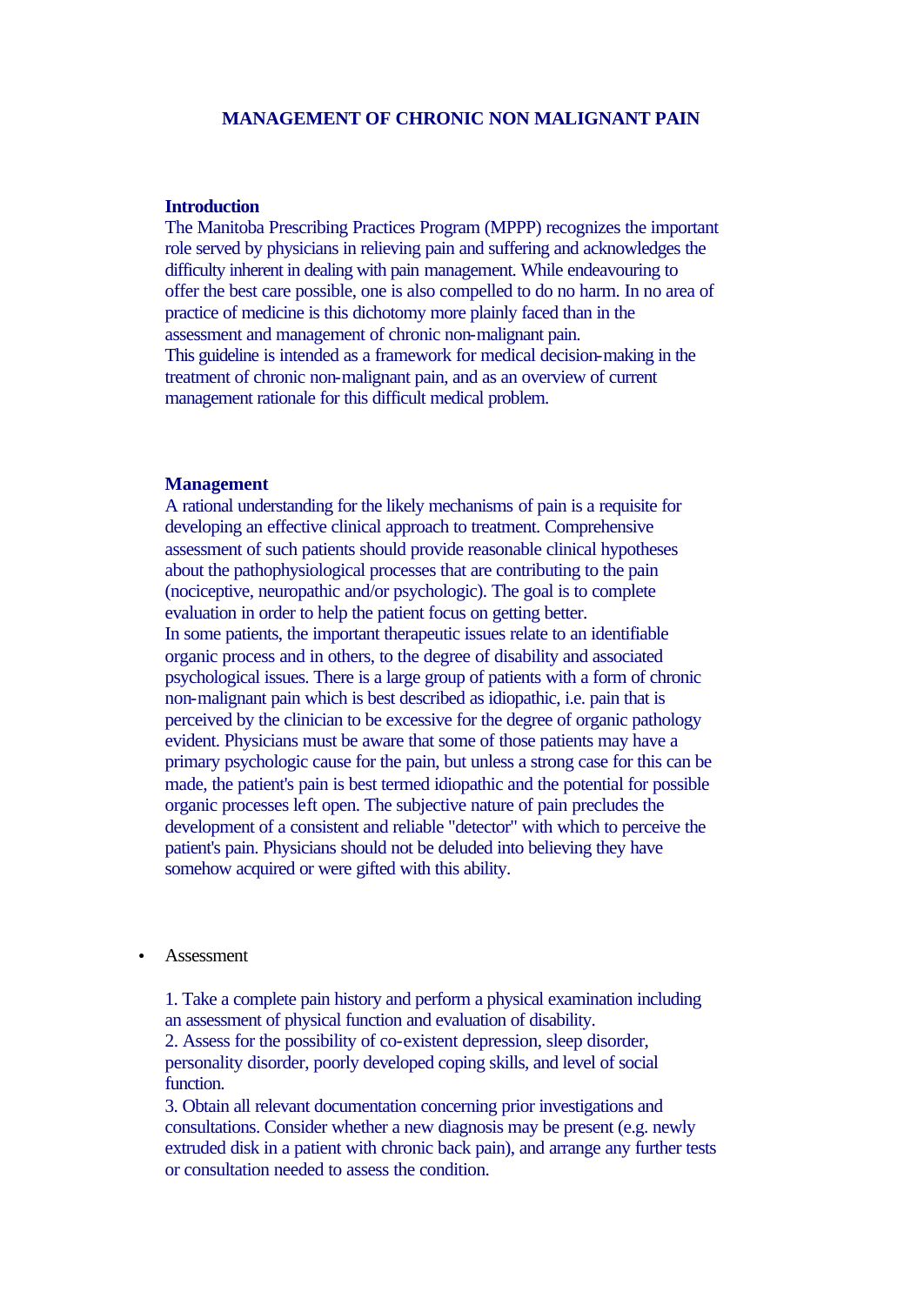4. Assess for a history of recent or remote substance abuse. Available evidence suggests that chronic opioid therapy should be considered only after referral to a Pain Management Specialist. Such patients must be given clear guidelines for analgesic use including frequent follow up review appointments

• Treatment

Consider how the patient can become empowered to get better. The treatment of chronic non-malignant pain is dedicated to two goals: enhanced function (broadly defined to include physical, psychological and social function), and improved comfort. This can be most optimally accomplished by a multi-disciplinary team approach.

• Non-Pharmacologic Analgesia Interventions:

These can include:

- o a regular exercise program and weight loss for back pain
- o improved sleep or dietary habits in chronic daily headache
- o psychologic interventions such as behavioral or cognitive approaches
- o guidance in carrying out daily functions (available through an occupational therapist).

When there is limited therapy for the disease or the pain, patients are often comforted by the offer to continue care and support. Functional improvement is defined as fewer days off work, return to work, greater social interaction, improved marital relations, or amelioration in other clearly definable activities.

• Treatment with Medication:

Long-term treatment with medication should be considered if acute use results in relief of pain, functional improvement, or both. If relief of pain without functional improvement occurs, the former benefit should clearly exceed any identifiable adverse effect in order to justify long term analgesic use.

Analgesic medications should initially include the non-opioid analgesics or the adjuvant analgesics. Long term therapy with one or more agents within these two general categories continues to be the preferred pharmaco-therapeutic approach in patients with chronic non-malignant pain (in contrast to those with cancer pain). Long term use of non-pharmacologic analgesic approaches should be considered, and these include neuro-stimulatory, and other approaches.

Opioids are not first line drugs in management of chronic non-malignant pain. One must carefully weigh the benefit and potential problems associated with such medications when used long-term. (see Appendix I "Opioid Use in Chronic Non-Malignant Pain")

Patients with idiopathic pain are not excluded from a trial of opioids. Rather, the clinician should exercise particular caution in those patients whose pain is idiopathic or appears to be primarily determined by psychologic factors.

The purpose of the Triplicate Prescription Program is to prevent patients from seeking opioids from multiple physicians, and it should not discourage physicians from their usual practice of quality medical care.

Physicians should not hesitate to refer patients to a Pain Management Specialist. The Pain Clinic at the Health Sciences Centre and St. Boniface Hospital offer such a service and are also available for specific advice on the management of patients with chronic non-malignant pain.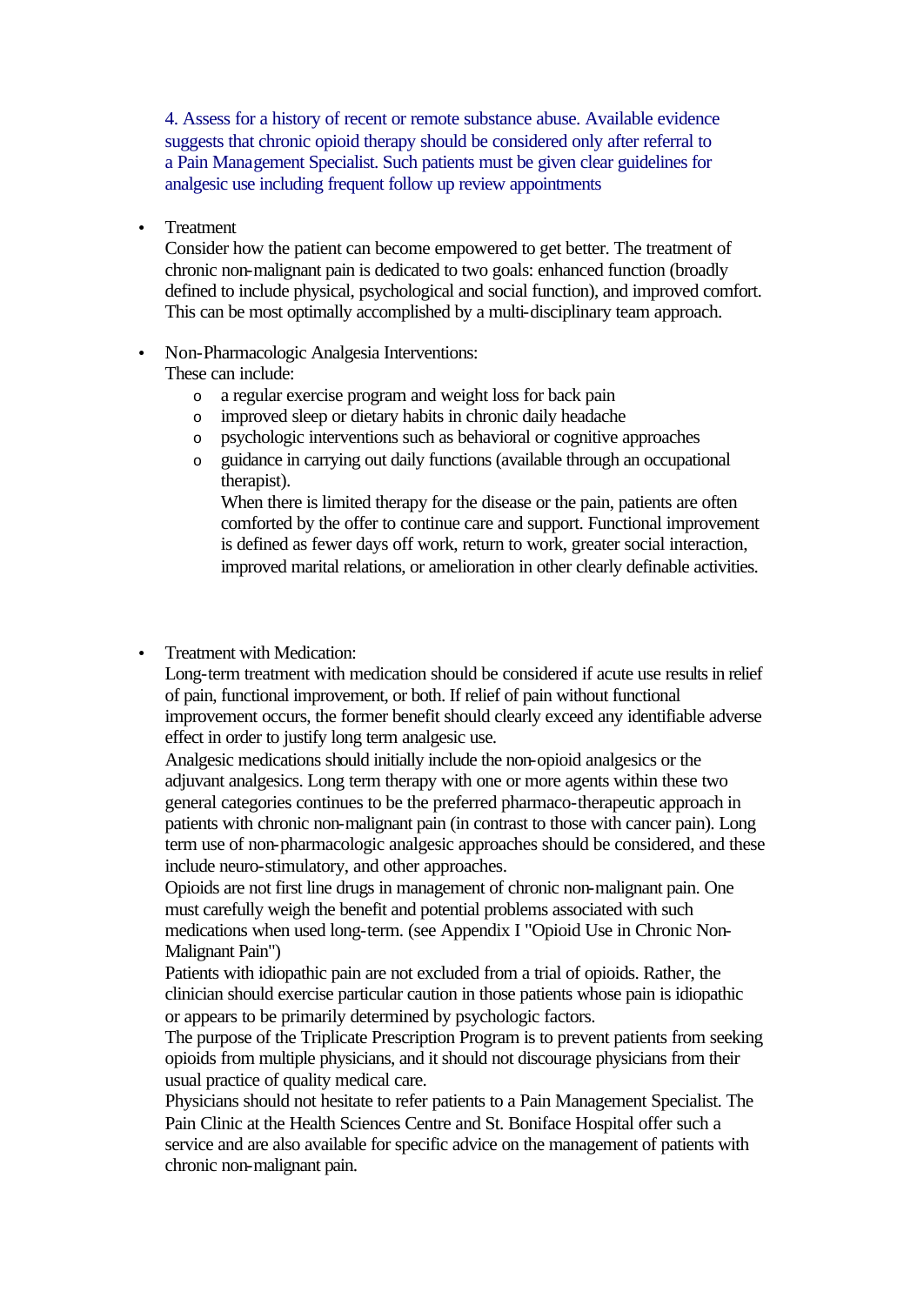# **No. 340 APPENDIX I OPIOID USE IN CHRONIC NON-MALIGNANT PAIN**

The goal of chronic opioid therapy is not the elimination of pain (which may be impossible) but rather to control pain to a tolerable level; there is a clear emphasis on level of function of the patient in their social, work, and personal life. The following will outline management parameters of opioid use for chronic non-malignant pain.

1. Before initiating opioids, an adequate trial of non-opioid analgesics and adjuvant analgesics should have been carried out without success.

2. One physician is responsible for prescribing opioids. This responsibility must be delegated from time to time during the unavailability of the primary opioid prescribing physician.

3. Opioids in combination with non-steroidal anti-inflammatory drugs or acetaminophen should be considered. Fixed combinations of acetaminophen with oxycodone (Percocet) or codeine (Tylenol #3) are commonly used. No greater than 12 tablets of the above preparations may be taken per day because of the risk of acetaminophen toxicity. Fixed combination preparations are fairly safe but usually need to be administered every four to six hours.

4. Treatment of pain with opioids is actually a treatment trial, and like all therapeutic trials, may be effective or ineffective. Effective therapy may be defined as identification of a dose associated with meaningful partial analgesia and no adverse effects severe enough to compromise comfort or function. This dose must be one at which the clinician can comfortably maintain the patient given the clinician's level of experience and training. Opioids almost always need to be titrated upwards, and effective doses are commonly higher than the starting does. Personal discomfort by the physician at the apparent level of opioid requirement is a valid reason not to proceed, and may warrant the referral of the patient to a physician who has more expertise in chronic pain management.

5. There is no value in using partial agonist opioids like pentazocine. Meperidine (Demerol) has relatively poor oral bioavailability, is short-acting, and can be associated with accumulation of a toxic metabolite, normeperidine. Anileridine (Leritine) is chemically related to meperidine. The use of these two opioids in management of chronic pain syndromes is not recommended.

6. If a fixed combination preparation of an opioid and non-opioid analgesic is not satisfactory, then the patient may be tried on oral morphine. The syrup preparation is convenient for titration purposes, and is recommended. The recommended starting dose is 10 mg by mouth every four hours.

7. The patient can be initiated on short acting or long acting (sustained release) opioid preparations. The choice will be based upon patient history and clinical experience. Dosage schedules and titration will differ depending on the drug and preparation selected. Physicians should be familiar with the variety of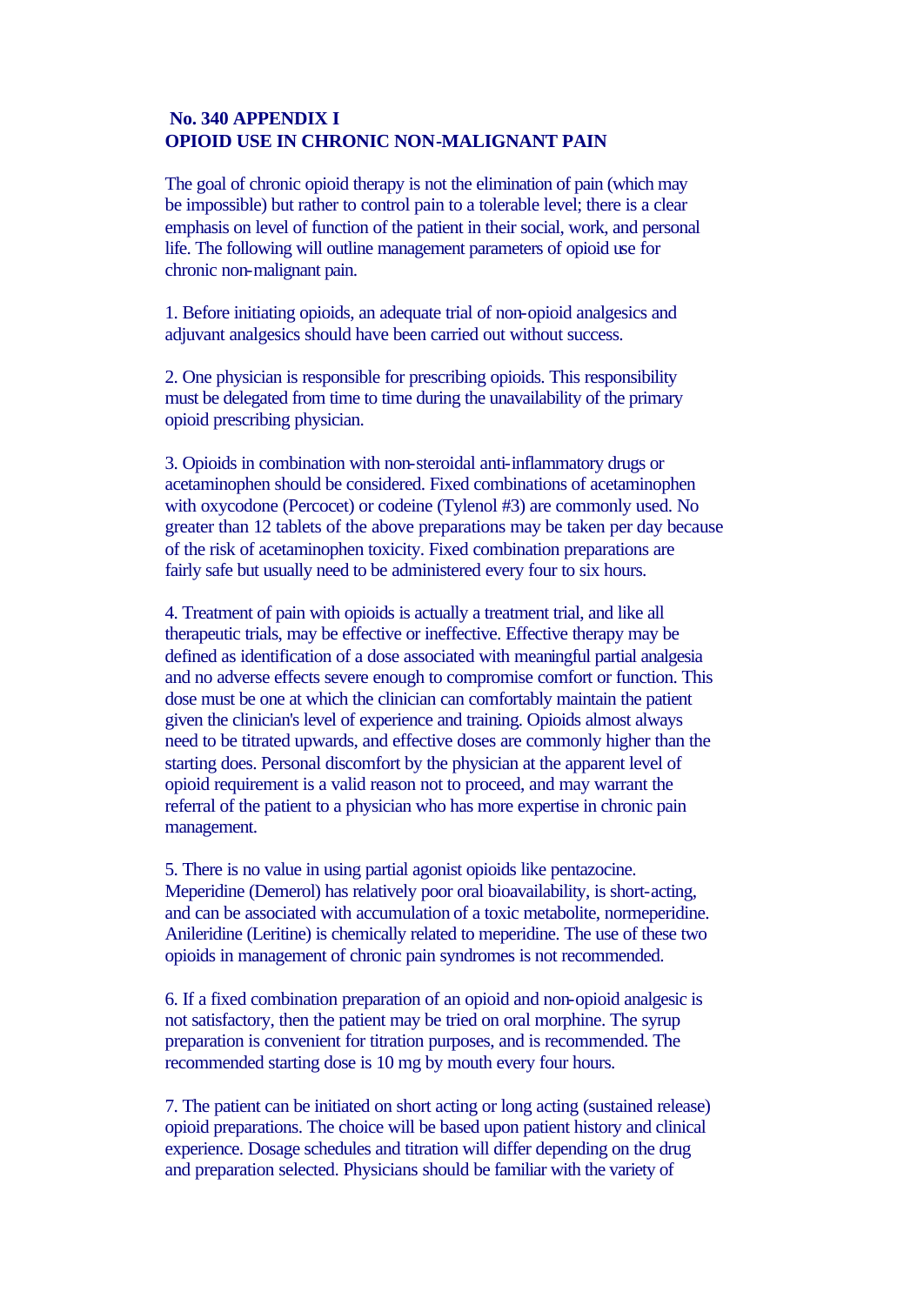available opioids and preparations as individual titration is essential to achieve an optimal response.

8. Pain is not always stable or absolutely predictable. Episodic exacerbation or breakthrough pain can be treated with low dosage short acting analgesia. The patient should be prescribed a small amount of "breakthrough" medication to be used for this purpose. As part of their management plan, patients should be educated on adjusting their analgesic medication during episodes of exacerbation. Patients should not be fearful of taking additional medication if their pain is more severe. Appropriate instructions given to patients regarding adjustment of their medications during exacerbations will reduce and even eliminate unnecessary trips to hospital emergency rooms and limit unnecessary suffering. If an exacerbation persists uncontrolled by breakthrough medication beyond a few days, patients should be seen and reevaluated as soon as possible to rule out an associated acute or chronic event.

9. The physician should watch for apparent drug-related behaviours. Behaviours which could be used to label a patient as an abuser exist on a continuum, and pain-relief seeking behaviour can be mistaken for drug seeking behaviour. The clinician will need to monitor carefully for evidence of psychological dependency and drug abuse. Some behaviours which provide compelling evidence of abuse include the selling of prescription drugs, covertly obtaining prescription medications from more than one physician, concurrent abuse of prescription medications from more than one physician, concurrent abuse of related illicit drugs, repeated unsanctioned dose escalations despite warnings, and events such as prescription "loss". Other signs of compulsive drug use may be more subtle, including the use of the opioid to treat symptoms other than pain, frequent visits to emergency rooms, and hoarding of drugs obtained from routine prescriptions. Relapse after withdrawal is a feature of addiction that is difficult to interpret in the context of chronic non-malignant pain, as relapse of pain (and the re-institution of opioid therapy) can be rationally anticipated to occur sometimes.

10. Parenteral dosing of opioids to treat chronic non-malignant pain should be strongly discouraged, and daily IM injections abhorred. However, It is recommended that patients requiring parenteral dosing of opioids to treat chronic non-malignant pain should be seen by a Pain Management Specialist so that this type of therapy can be initiated and monitored.

11. The patient should be seen and assessed at least every 9 weeks and more frequently if needed (e.g. if there is a history of previous substance abuse). The clinician should specifically evaluate the patient for several distinct aspects of therapy at each visit, including:

- · analgesic efficacy
- · adverse pharmacologic events
- · function (physical and psychological), and
- · the occurrence of apparent drug abuse related behaviours (see Section 8).